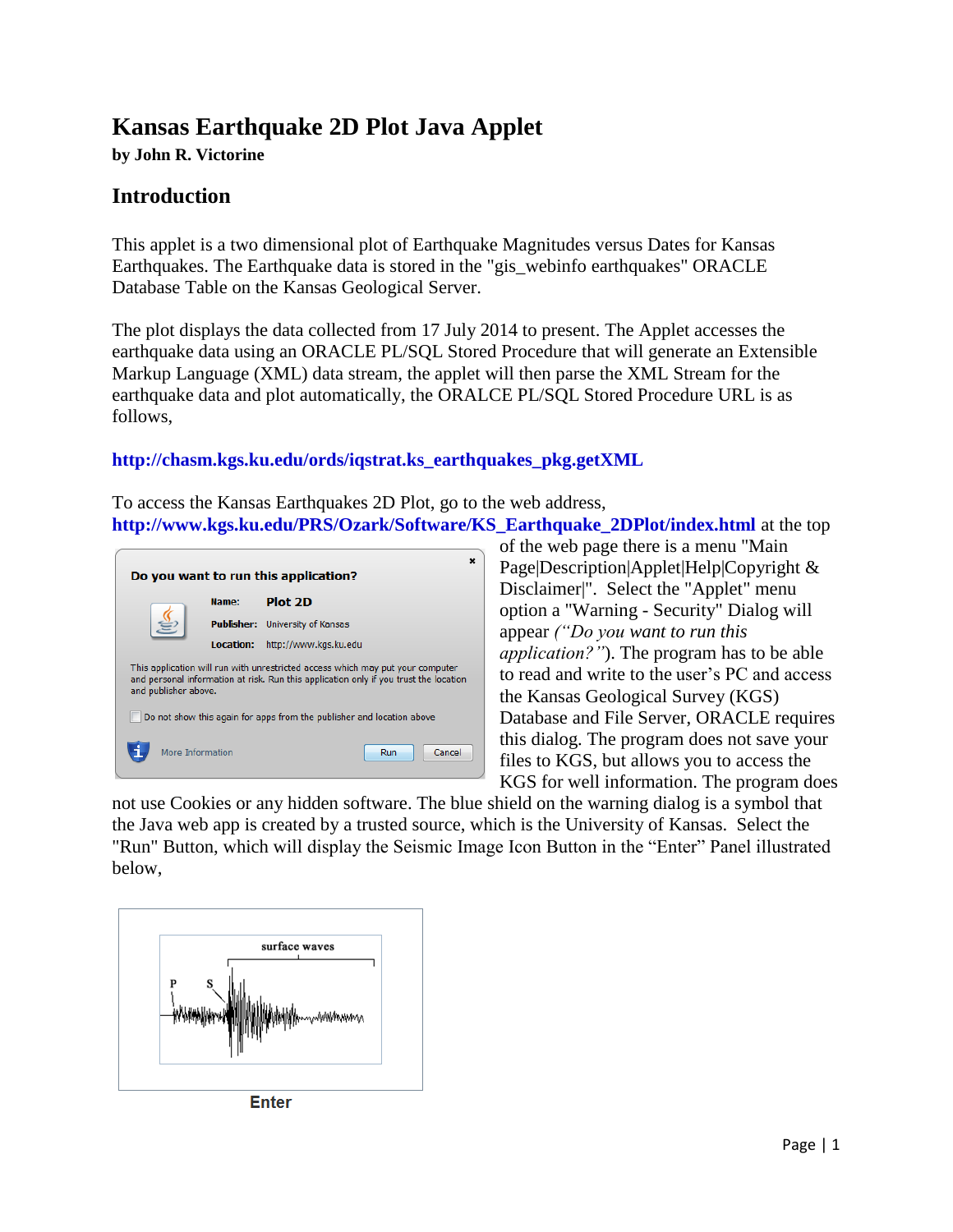This program will automatically read the earthquake data from the Kansas Geological Survey (KGS) ORACLE Database and plot the data.



X-Axis-Start & End Dates

The plot control is in the panel above the 2D Plot. The user can change the 3 titles, both axes limits. The Start Date and End Data are controlled by Year and Month numbers. The program X-Axis will then plot the Months as numbers and show the years below.

## **Create Portable Network Graphics (PNG) Image and a Portable Document Format (PDF)**

To save the image to your PC as a Portable Network Graphics (PNG) Image select the "File" Menu option and then click on the "Create PDF Document Plot" menu button. This will display the "Select a Different Directory Path" dialog.

| Select a Different Directory Path          | X<br>ا کا                        |
|--------------------------------------------|----------------------------------|
| Save Files To:                             |                                  |
| C:\Users\jvictor                           | Search                           |
| File save as:<br><b>KS</b> earthquakes.png | Filename:<br>KS earthquakes, png |
| Continue                                   | Cancel                           |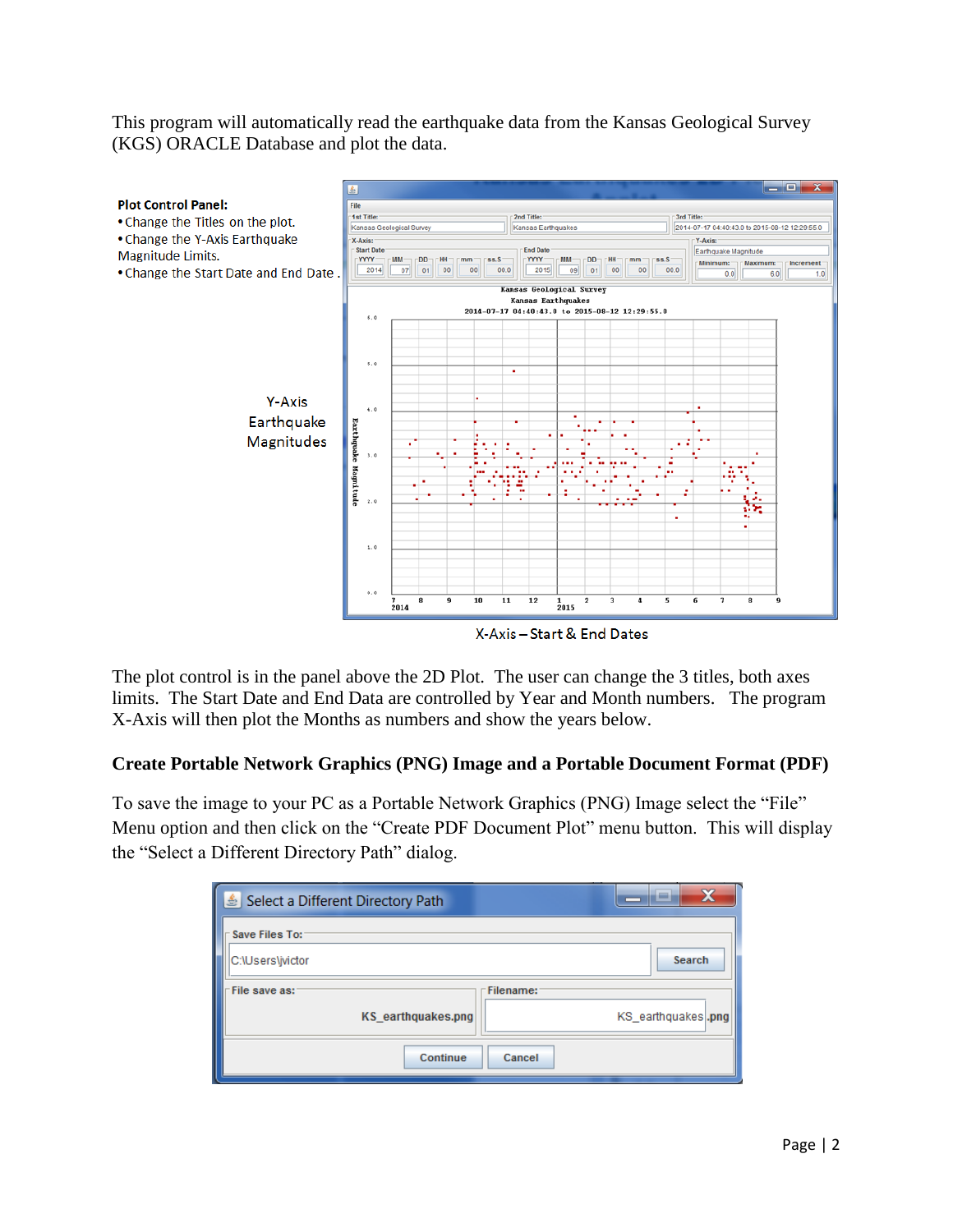The default directory path is the user's home directory, to change the directory path select the "Search" Button to display the Search Directory Path Frame.

| Select<br>호    |                                                                  |  |  |  |  |  |  |
|----------------|------------------------------------------------------------------|--|--|--|--|--|--|
| Look In:       | $B - 8$<br>d<br>ශ්<br>$\Box$ 2DPlot<br>▼<br>KS_Earthquake_2DPlot |  |  |  |  |  |  |
| Plot2D         |                                                                  |  |  |  |  |  |  |
|                |                                                                  |  |  |  |  |  |  |
|                |                                                                  |  |  |  |  |  |  |
| Folder name:   | C:\Users\jvictor\Documents\dummy\Earthquakes\2DPlot\Plot2D       |  |  |  |  |  |  |
| Files of Type: | <b>All Files</b><br>▼                                            |  |  |  |  |  |  |
|                | Cancel<br><b>Select</b>                                          |  |  |  |  |  |  |

Search your PC directory path to the directory you wish to save the plot then click the "Select" Button to return to the "Select a Different Directory Path" Frame. The directory path will be transferred to the "Save File To" Text field. The default file name of the generated PNG – Portable Network Graphics image and the HTML file is KS\_earthquakes, which the user can change to any name they wish.

| Select a Different Directory Path          | x<br>e                                                               |  |  |  |  |  |  |  |
|--------------------------------------------|----------------------------------------------------------------------|--|--|--|--|--|--|--|
| Save Files To:                             | Search<br>C:\Users\jvictor\Documents\dummy\Earthquakes\2DPIot\Plot2D |  |  |  |  |  |  |  |
| File save as:<br><b>KS</b> earthquakes.png | Filename:<br>KS_earthquakes .png                                     |  |  |  |  |  |  |  |
| Continue                                   | Cancel                                                               |  |  |  |  |  |  |  |

Select the "Continue" button to generate the report. The web app will automatically collect the data and generate the web page. The web page will automatically display,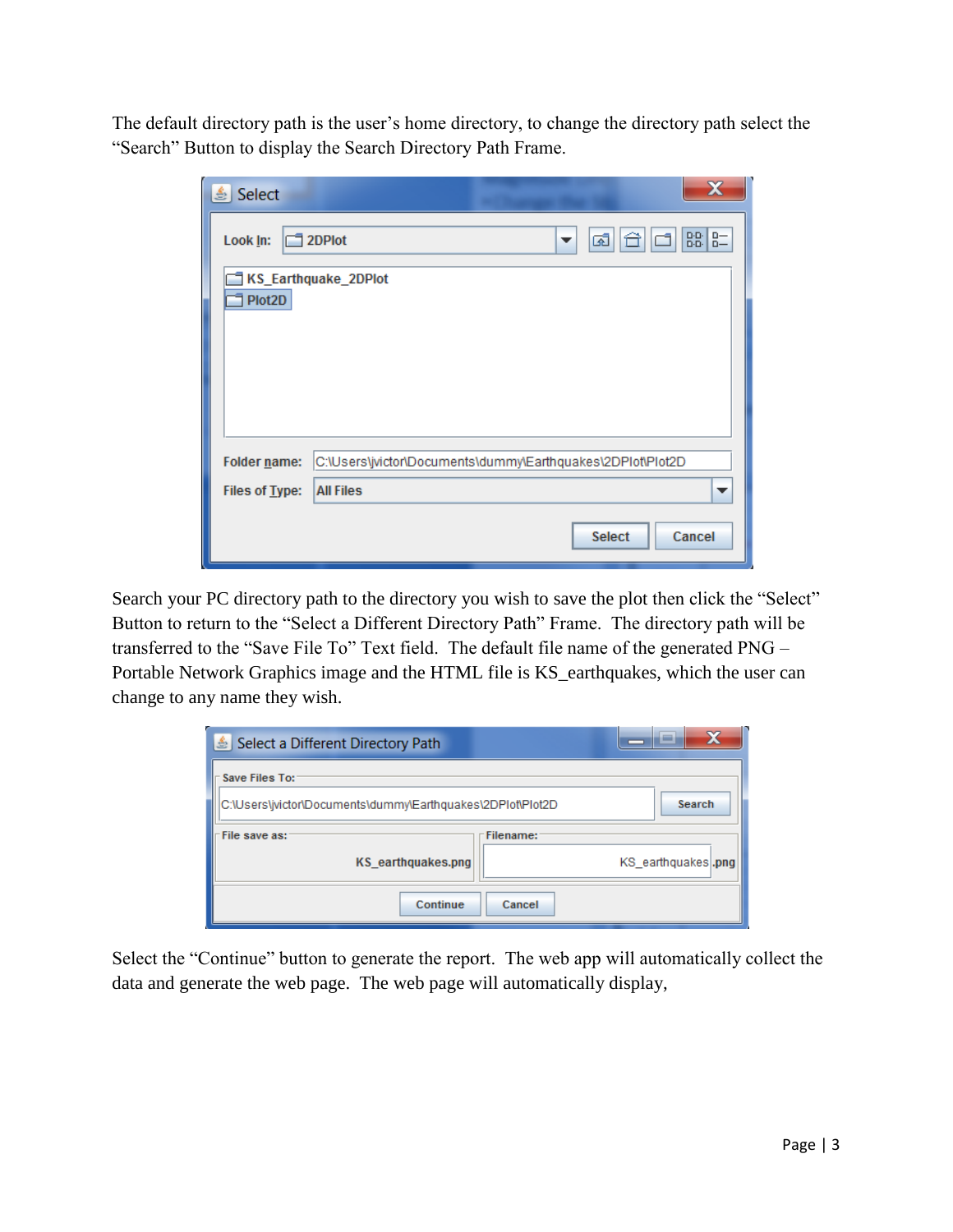

To create a Portable Network Document (PDF), click on the "Create a PDF Document of this PNG Image" Link. This will display the "Create PDF (Portable Document Format) from Image" Applet.



This applet allows the user to create a PDF (Portable Document Format) from a PNG (Portable Network Graphics), JPEG (Joint Photographic Experts Group) or GIF (Graphics Interchange Format) image file.

Author: John R. Victorine jvictor@kgs.ku.edu

The URL for this page is http://www.kgs.ku.edu/PRS/Ozark/TYPE\_LOG/PDF.html